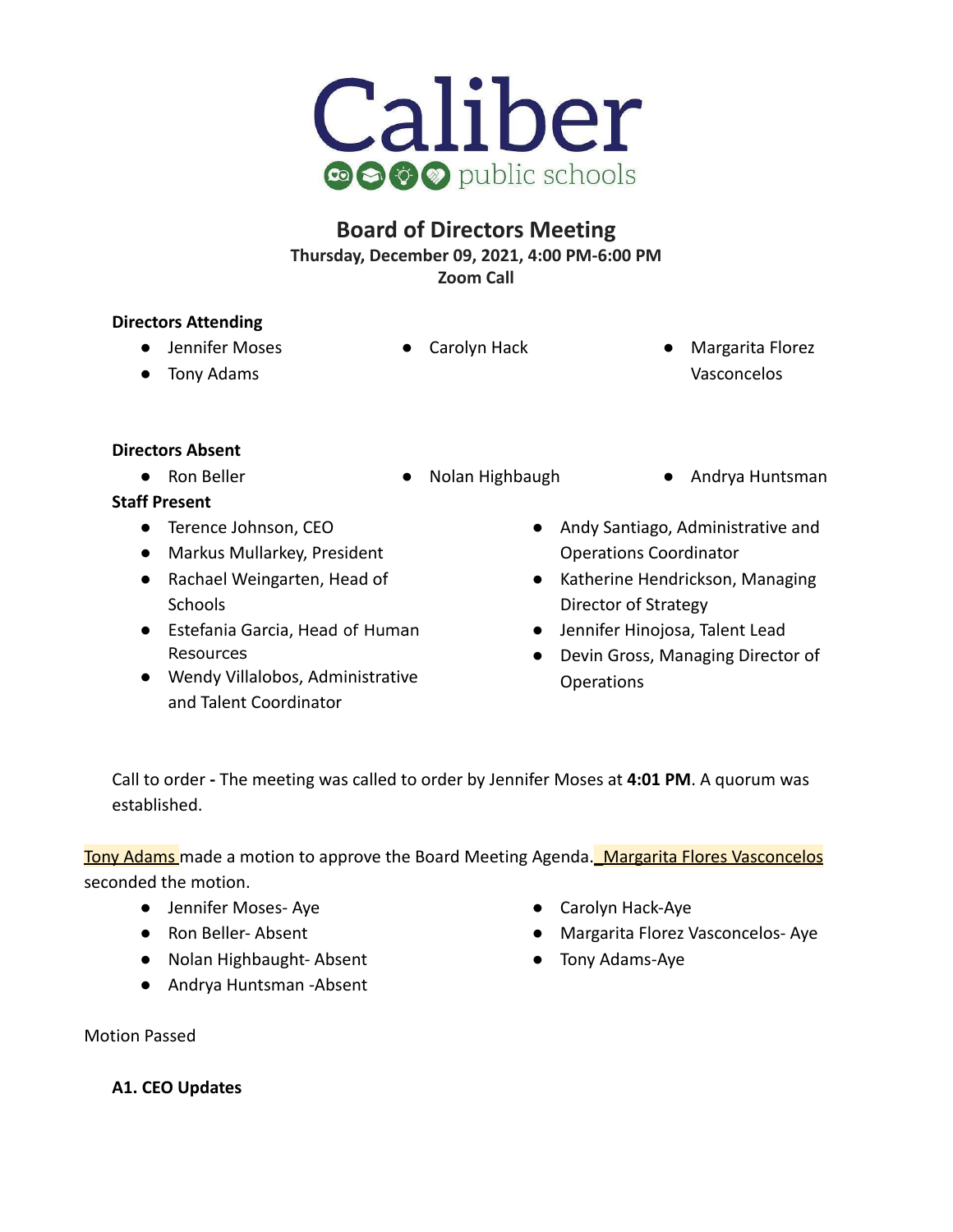

Terence Johnson shared that the list of updates for today includes High School updates, Talent updates, Kelvin SEL updates and COVID-19 Vaccine updates.

Katherine Hendrickson shared information regarding the Caliber High School in Vallejo petition. Ms. Hendrickson shared that the public hearing took place November 3rd, 2022 and the VCUSD vote will take place for the petition on December 15th, 2022.

Jennifer Hinojosa discussed talent updates including the data for the first round of Intent to Return survey results. Ms. HInojosa shared the comparison between this year's data and previous years data and that the final data is pending further responses. Wendy Villalobos shared an update on the credentialing status of teachers based on clear credential and preliminary credential information. Ms. Villalobos shared an update on what next steps are being done to ensure that more teachers are getting credentialed to reduce the amount of staff on emergency permits. Ms. Weingarten discussed efforts to increase teacher retention.

Estefania Garcia shared the Vaccination data for current staff sharing that based on the information received to date 88.5% have been fully vaccinated, 6.9% are partially vaccinated and 4.6% are not vaccinated yet. Ms. Garcia shared the Vaccine Mandate timeline with March 7th being the date for the full mandate to be in effect. Ms. Garcia shared that the process for employees to request Medical and Religious exemptions has been established. Devin Gross shared that vaccine clinics have been scheduled for staff, students and families next week and on January 6th and 7th to make vaccines accessible on campus.

Rachael Weingarten shared the results from October staff and student Kelvin surveys. She shared that staff had a 97% participation rate which included questions in the three dimensions: environment, students and teachers. The student surveys had 83% participation rate. Ms. Weingarten shared a detailed overview of response rates per category including sense of belonging and school safety. Ms. Weingarten shared a brief comparison between Caliber Public Schools Kelvin results and others in the same New School Venture Fund Cohort.

#### **OPEN COMMENTS:**

*No comments made on this item.*

#### **B1. Finance and Budget Update**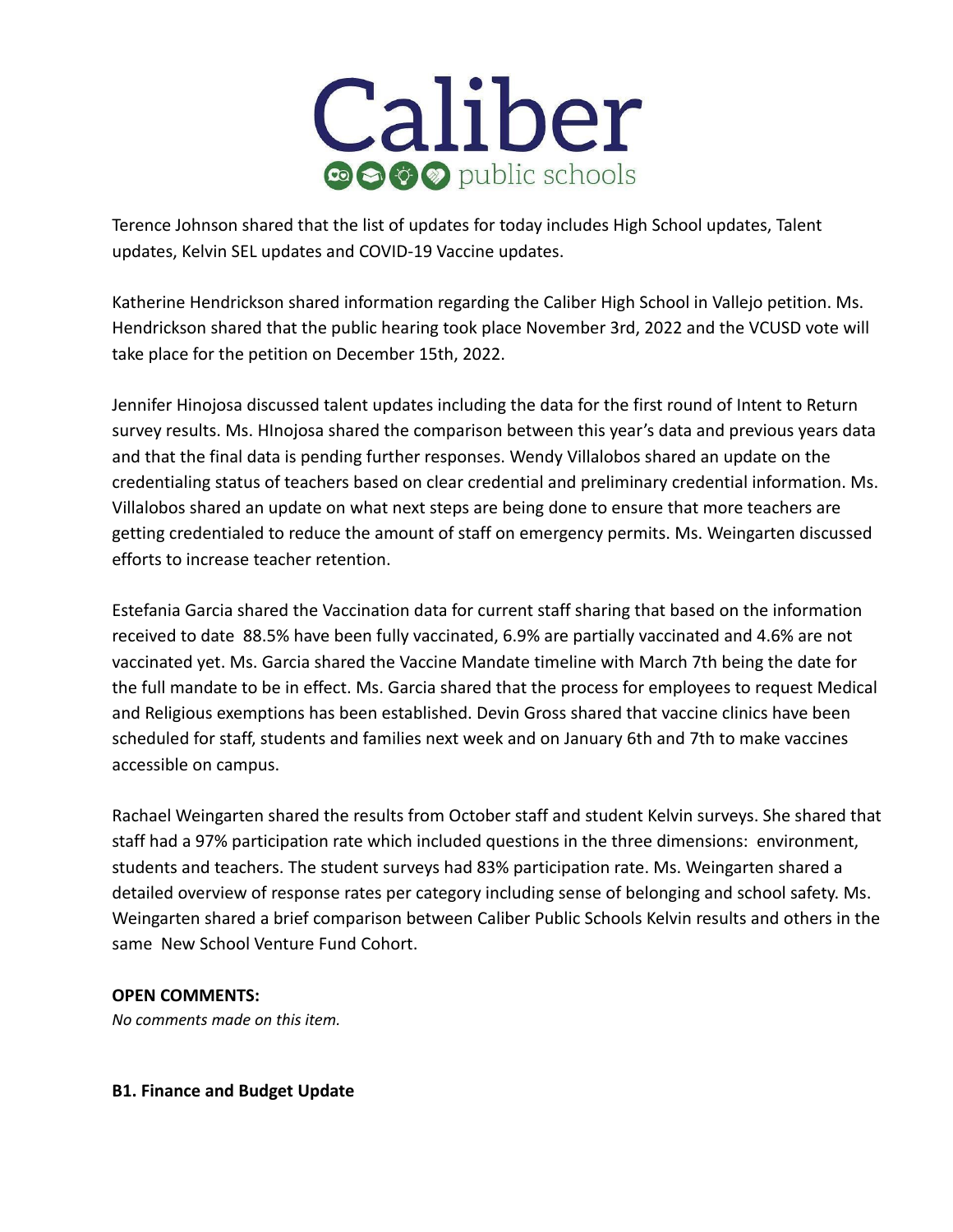# Caliber **⊕⊝⊙⊙** public schools

Markus Mullarkey presented 2021 First Interim Budget Updates, Educator Effectiveness Grant Plans and the progress on 2020-21 Audit updates. Mr. Mullarkey shared a brief review of the revenue impact based on enrollment, attendance and FRPM goals and offsets being done from other savings. Mr. Mullarkey shared that there is a healthy surplus from prior years which will allow Cash and fund balances to remain solid so despite revenue loss the school budgets will remain healthy. Mr. Mullarkey reviewed the data for enrollment revenue for 2021-2022 as a key budget metric showing the financial impact. Mr. Mullarkey shared the financial summary excluding the unique north campus one-time funding once to be received once north campus is complete and explained the revenue and expense variances. Mr. Mullarkey then proceeded to share the Proposed First Interim Budget including the one-time funding for north campus showing actual numbers to be submitted with the proposed budget. The Education Effectiveness Block Grant plan was shared based on the plan discussed in the previously held public hearing. The 2020-21 Annual Financials/Audit which still has a few details to be finalized and is currently on track.

# **OPEN COMMENTS:**

*No comments made at this time.*

Margarita Florez Vasconcelos made a motion to approve the Beta Academy 2021-2022 First Interim Budget Updates, ChangeMakers 2021-2022 First Interim Budget Updates, Beta Academy Educator Effectiveness Plans and ChangeMakers Educator Effectiveness Plans. Tony Adams seconded the motion.

- Jennifer Moses- Aye
- Ron Beller- Absent
- Nolan Highbaught- Absent
- Andrya Huntsman -Absent
- Carolyn Hack-Aye
- Margarita Florez Vasconcelos- Aye
- Tony Adams-Aye

# Motion Passed

# **C. Review/ Approval of Consent Items**

Mrs. Moses reviewed consent calendar items C1-C7 and asked a clarifying question. Mr. Mullarkey clarified Mrs. Moses' question.

# **OPEN COMMENTS:**

*No comments made at this time.*